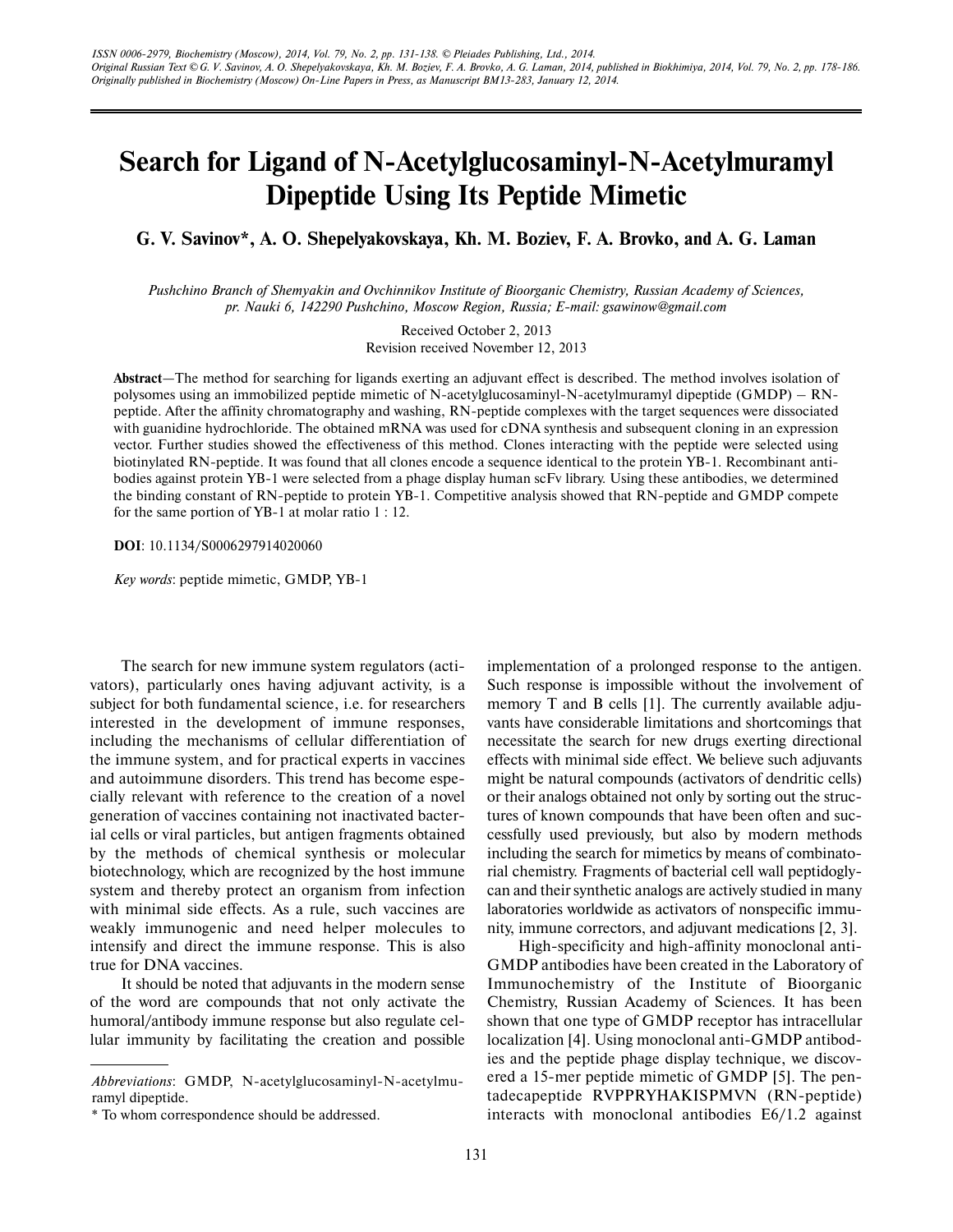GMDP and has adjuvant but not pyrogenic activity, in contrast to GMDP. It also increases the expression of class II histocompatibility antigens on the surface of macrophages. Quite often, the mimetics of compounds are found to be more strictly specific and more active than the initial compounds [6]. RN-peptide is more than 10 fold (in molar ratio) active than GMDP. This work is devoted to the search for the molecular target of GMDP using its peptide mimetic RN-peptide.

## MATERIALS AND METHODS

**Primers, cell lines, and buffer solutions.** The following primers were used: Sfi I (3211), AATTCGAGGC-CCAGCCGGCCAAACACCATC; dT30NOT, CTGCG-GCCGC T30.

*Escherichia coli* strain TG1 (*E. coli K,* ∆*lac-proAB, thi, r<sup>+</sup>m – , F*′(*lacZ*∆*M15, proA, proB, traD36, supE44*)) and two cell lines, WEHI3 (mouse monocyte cell line) and SP2/0 (mouse myeloma cell line), were used.

The 2xYT medium (5 g/liter NaCl, 16 g/liter Tryptone, 11 g/liter yeast extract, pH 7.0) and PBS  $(150 \text{ mM NaCl}, 5.2 \text{ mM Na}_2\text{HPO}_4, 1.7 \text{ mM KH}_2\text{PO}_4)$ and PBST  $(1 \times$  PBS,  $0.1\%$  Tween-20) buffer solutions were used.

**RNP isolation.** The polysome-containing RNP fraction was isolated according to Palmiter [7]. About  $10<sup>9</sup>$ cells were homogenized in 90 ml of homogenization buffer (25 mM Tris-HCl, pH 7.5, 25 mM NaCl, 5 mM  $MgCl<sub>2</sub>$ , 1 mg/ml heparin, and 2% Triton X-100), and the suspension was agitated for 5 min on a magnetic stirrer and centrifuged for 5 min at 27,000*g* in a JA20 rotor of a JA2-ME centrifuge (Beckman, USA). An equal volume of homogenization buffer containing  $200 \text{ mM } MgCl$ , was added to the supernatant, and the sample was incubated for 1 h at 4°C. The preparation was layered on 1 M sucrose solution containing 25 mM Tris-HCl (pH 7.5), 25 mM NaCl, and  $100$  mM MgCl<sub>2</sub>, with a homogenate/sucrose ratio of 2 : 1, and centrifuged for 10 min in the JA20 rotor at 27,000*g*. The polysome precipitate was suspended in homogenization buffer without Triton X-100 (100 µl per  $10^8$  cells).

**Isolation of polysomes synthesizing proteins with high affinity to RN-peptide.** The RNP fraction (100 µl) in RNP isolation buffer without Triton X-100 was added to RNpeptide immobilized on TENTA-GEL (TentaGel S-NH<sub>2</sub>; Rapp Polymere GmbH). The mixture was incubated overnight at 4°C and then washed five times with the same buffer. The RNA was eluted with 4 M guanidine thiocyanate. The RNA was precipitated by adding three volumes of  $C_2H_5OH$  and incubated overnight at  $-20^{\circ}C$ . harvested by centrifugation for 20 min at 10,000*g*, washed with 80% alcohol, and dissolved in water.

**cDNA synthesis.** The resulting RNA was treated with tobacco acid pyrophosphatase (Sigma-Aldrich, USA) to remove the cap structure of mRNA. Then, using T4 RNA-ligase (Fermentas, Lithuania), an "anchor" oligonucleotide Sfi I (3211) was attached using the manufacturer's buffers and instructions.

The first cDNA strand was synthesized using the dT30NOT primer. The mRNA was dissolved in 68 µl of 1 mM solution of vanadyl ribonucleoside complexes with the addition of 5  $\mu$ l of 5 mM dNTP mixture, 5  $\mu$ l of 0.1 M DTT, 20 pmol of the primer, and 10  $\mu$ l of 10 $\times$  revertase buffer (Amersham, GB). The mixture was heated at 67°C for 5 min and then slowly cooled to room temperature with the addition of 4 µl of RNasin (Amersham) to  $0.5$  U/ $\mu$ l and 4  $\mu$ l of reverse transcriptase AMV-RT  $(20 \text{ U/}\mu\text{I})$  (Amersham). The mixture was incubated at 42°C for 1 h.

**DNA amplification.** cDNA was amplified using the pair of primers dT30NOT and Sfi (3211). The first cDNA strand was precipitated with ethanol after phenolinduced deproteinization and dissolved in 30  $\mu$ l of H<sub>2</sub>O. The reaction mixture for amplification contained: the first cDNA strand, primers (10 µM), 0.25 mM dNTP, 50 mM Tris-HCl, pH 9.0, 50 mM KCl, 2 mM MgCl<sub>2</sub>, 0.02% Tween-20, and 100 µl of Taq polymerase (5 U). Nonspecific amplification was reduced by five cycles of amplification in the following mode: denaturing at 94°C, 1 min; annealing, 1 min; elongation at 74°C, 2 min. The annealing stage was performed at the following temperatures:  $t_1 = 65^{\circ}$ C,  $t_2 = 64^{\circ}$ C,  $t_3 = 63^{\circ}$ C,  $t_4 = 62^{\circ}$ C,  $t_5 = 61^{\circ}$ C. Then 30 amplification cycles were performed at annealing temperature of 55°C and the same time parameters. The amplification products were analyzed by electrophoresis in 1% agarose gel.

**cDNA restriction and ligation into a vector.** DNA was restricted in buffer 4 from New England Biolabs (NEB) using 10 U of the enzyme Sfi I (NEB) per 1 µg of DNA. The total volume of the reaction mixture was 50 µl. After mixing all the components, the mixture was incubated at 50°C for 3 h. Then NaCl was added to achieve concentration 100 mM. Then restriction was performed with 10 U of enzyme Not I (NEB) at 37°C for 3 h. The vector DNA of the plasmid pHEN1 was ligated with cDNA using T4 DNA ligase (Fermentas) using the manufacturer's buffers and instructions.

**Preparation of electrocompetent** *E. coli* **cells.** Competent cells were prepared as follows: the cell culture of *E. coli* strain TG1 was grown in 2xYT medium at 37°C under intense aeration until reaching optical density  $A_{600} =$ 0.5. The culture was cooled on ice for 30 min, and then the cells were precipitated by centrifugation at 4°C and 3000*g* for 15 min. The precipitate was suspended in cooled 10% glycerol in MilliQ water at volume equal to the initial volume of the culture liquid. The procedure was repeated twice, and then the cells were suspended in 10% glycerol at volume equal to 1/1000 volume of the initial culture liquid. The cell suspension was poured into test tubes by 50-µl portions, frozen in liquid nitrogen, and stored at –70°C.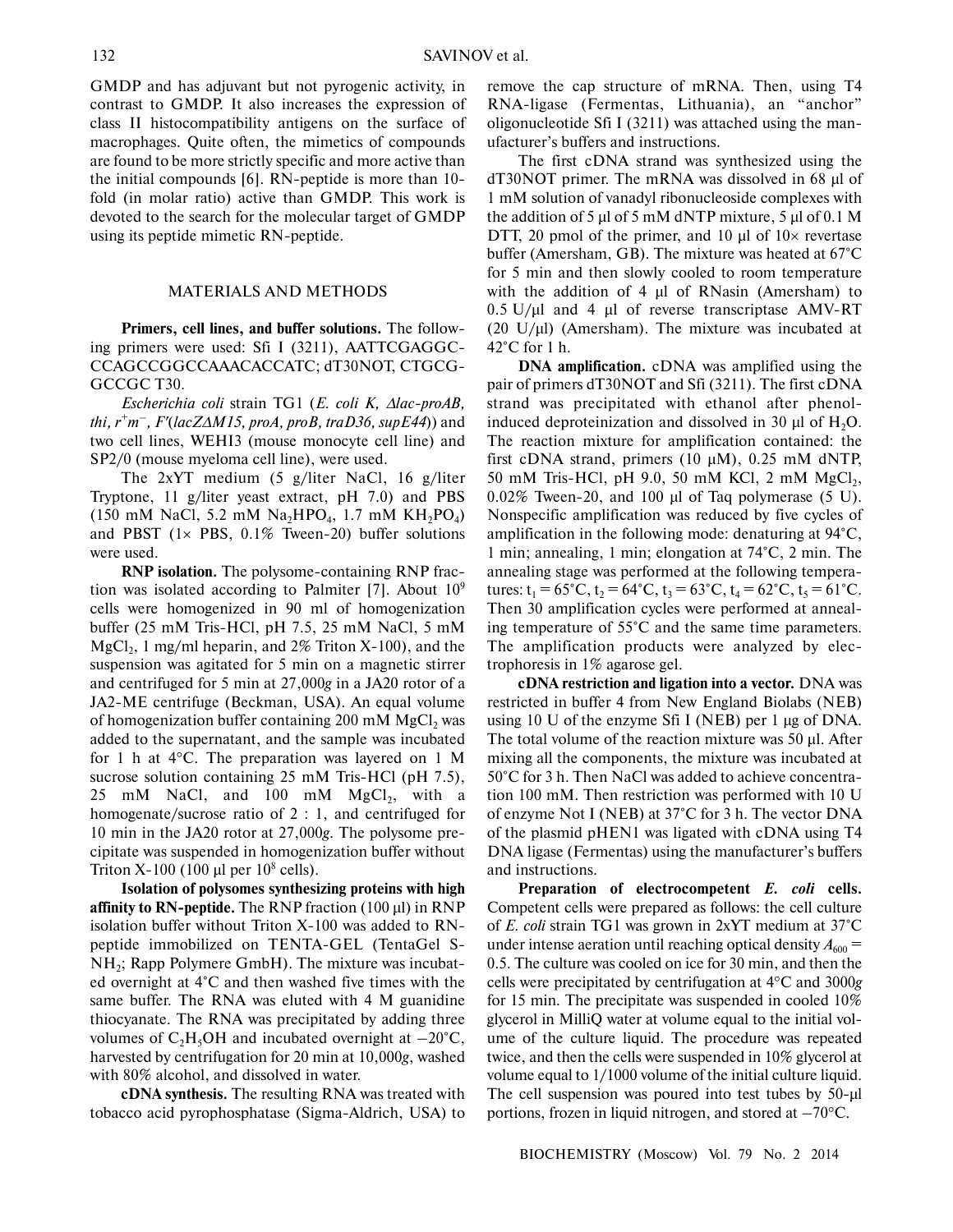**Electroporation.** The cells were electroporated in 0.2-cm cuvettes with 50 µl of competent cells and 50- 100 ng of DNA obtained after reprecipitation of the ligase mixture. Immediately after the electric impulse (2500 V), 1 ml of the 2xYT medium containing 1% glucose and  $10 \text{ mM } MgCl$ <sub>2</sub> was added into the cuvette; the cells were accurately suspended, transferred into sterile tubes, and incubated at 37°C for 1 h.

**Primary analysis of the library by plate screening.** *Escherichia coli* cells transformed by the plasmid carrying a cDNA insert were inoculated on Petri dishes with agarized 2xYT medium containing 100 µg/ml ampicillin and 0.1% glucose and incubated overnight at 30°C. After counting the number of grown colonies, replicas were taken from the plates on nitrocellulose filters. The filters were shifted onto the surface of agarized 2xYT medium containing 1 mM IPTG and incubated at 30°C for 5 h. After the incubation under conditions of induction, the cells on the filter were lysed in chloroform vapor, and the plates were left overnight at 4°C. Then the filters were washed five times with TBS-T buffer (20 mM Tris-HCl, pH 7.5, 150 mM NaCl, 0.1% Tween-20) and placed into the solution with biotinylated RN-peptide  $(1 \mu M)$  in TBS-T buffer for 1 h. After fivefold washing with TBS-T buffer, the filters were incubated in TBS-T with streptavidin–horseradish peroxidase conjugate (Amersham) (dilution according to the manufacturer's protocol) at room temperature for 30 min. The filters were developed with diaminobenzidine as a chromogenic substrate. Colonies with a marked signal were selected for further analysis.

**Plasmid isolation.** The cell culture (5 ml) was centrifuged at 2500 rpm for 20 min. The supernatant was decanted. PBS  $(100 \mu l)$  and lysozyme  $(up to 1 mg/ml)$ were added to the precipitate. The sample was incubated for 10 min. Then, 200 µl of NaOH and SDS mixture  $(1\%$ SDS, 0.2 M NaOH) was added, and the sample was left on ice for 5-10 min. After the addition of 1/2 volume of 3 M potassium acetate, the mixture was centrifuged at 14,000 rpm for 10 min. After centrifugation and addition of 0.6 volume of isopropanol, the mixture was incubated for 15 min and centrifuged at room temperature at 3000 rpm for 20 min. The precipitate was dissolved in 500 µl of TE (10 mM Tris-HCl, pH 7.6, 2 mM EDTA). RNase was added into the resulting solution  $(10 \mu g/ml)$ . The mixture was heated at 70°C for 15 min, incubated at 42°C for 1 h and, and, after the addition of an equal volume of phenol–chloroform mixture  $(1 : 1 \text{ v/v})$ , centrifuged at 13,400 rpm for 5 min. The supernatant was collected without taking the interphase; 1/10 volume of 3 M sodium acetate and an equal volume of isopropanol were added to the supernatant. The precipitate formed was centrifuged at 13,400 rpm for 10 min and dissolved in 50 µl of TE.

**Preparation of single-stranded Fv fragments of antibodies (scFv) against YB-1.** The recombinant YB-1 kindly provided by S. G. Guryanov (Institute of Protein

Research, Russian Academy of Sciences) at concentration of 10 µg/ml was adsorbed to the surface of the immunoplate and incubated with  $10^{12}$  phage particles in 100-µl volume of the human scFv library overnight at 4°C. Nonspecifically adsorbed phage particles were washed off 15 times with PBST, and the remaining phages were used to infect the cell culture of *E. coli* strain TG-1. For the second round of selection, the infected cells were grown to  $OD_{600} = 0.6$ , contaminated with the helper phage M13-K07, and incubated under intense aeration overnight. The cellular supernatant containing  $10^{12}$  phage particles per milliliter was used for the second round. In this case, YB-1 was adsorbed to the plate surface at concentration 1 µg/ml and incubated with phage particles at room temperature for 1 h. Then, the *E. coli* culture was infected with specific phages, and the cells were inoculated to the density of 300 colonies per 85-mm diameter Petri dish. Individual colonies were used for further analysis.

**Determination of**  $K_d$ **. The**  $K_d$  **value of the protein and** RN-peptide complex was determined by indirect ELISA. Streptavidin (100  $\mu$ I) at concentration 2  $\mu$ g/ml was applied to a 96-well immunoplate. The plate was incubated overnight at 4°C. Then the plate was washed five times with PBS and five times with PBS  $+ 0.1\%$  Tween-20 (PBST). The same washing was performed after each stage of incubation. Biotinylated RN-peptide in binary dilutions was incubated with YB-1 in solution at room temperature for 1 h. The YB-1 concentration was constant (150 ng/ml). The initial RN-peptide concentration was 50 ng/ml. The RN-peptide/YB-1 complex in PBST was applied to the plate in a 100-µl aliquot. The plate was incubated for 1 h, then the plate wells were washed, and the anti-YB-1 phages were applied at concentration of  $10^{12}$  phage particles/ml. The plate was developed with anti-M13–peroxidase conjugate and *o*-phenylenediamine (OPD) as a chromogenic substrate. The staining intensity of the resulting RN-peptide and YB-1 complex was measured at wavelength  $\lambda = 492$  nm.

**Competitive analysis of RN-peptide and GMDP binding to YB-1.** YB-1 (1 µg/ml) was incubated with biotinylated RN-peptide (3 ng/ml) and decreasing concentrations of GMDP in PBST at room temperature for 1 h. Then the reaction mixture was adsorbed on immobilized streptavidin, and the formed biotinylated RNpeptide/YB-1 complex was detected using monoclonal phage scFv and anti-M13–peroxidase conjugate with OPD as a chromogenic substrate.

## RESULTS AND DISCUSSION

RN-peptide is a pentadecapeptide: RVPPRYHAK-ISPMVN. It does not contain acidic (Asp, Glu) amino acid residues, but is rich in basic (Arg, Lys) and proline residues. The *N*-terminal part of the peptide is particularly rich in basic amino acid residues. The *C*-terminal part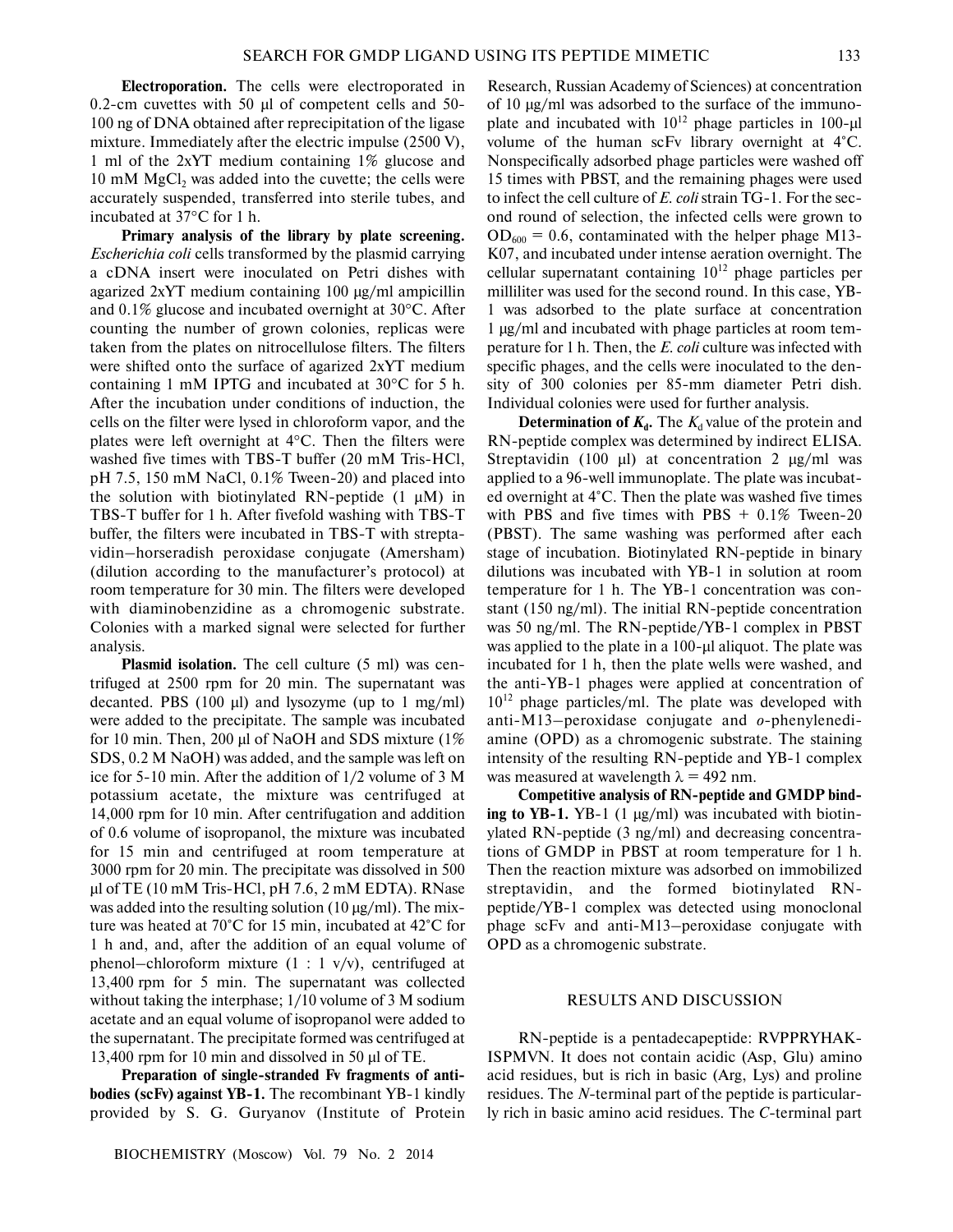contains hydrophobic and neutral amino acids. We studied the functional role of individual amino acids using Ala-scan, the substitution of alanine for the amino acid at each position. Previously, it was shown that the necessary components for manifestation of the adjuvant activity of RN-peptide are the RVPPRYH region, K9, I10, and M13. The PRYH sequence is necessary for the binding with the anti-GMDP antibodies (E6/1.2), and arginine and tyrosine residues make the maximum contribution to the interaction with the antibodies. Accordingly, *C*-terminal modification was shown to have no substantial effect on manifestation of biological activity, while *N*-terminal modification reduced biological activity several-fold [8].

RN-peptide interacts with monoclonal antibodies E6/1.2 against GMDP and has adjuvant but not pyrogenic activity, in contrast to GMDP. It also enhances the expression of class II histocompatibility antigens on the surface of macrophages [5].

Since GMDP and RN-peptide have similar biological properties, we supposed that they interact with the same receptor. Hence, RN-peptide can be used as a probe in the search for the GMDP receptor.

**Search for a protein interacting with GMDP.** The analysis of expression libraries requires more recombinant clones than are necessary in the case of DNA and oligonucleotide probes.

Therefore, we decided first to enrich the RNA preparation with the target mRNA sequences. For this purpose, RNA was isolated from the RNP fraction enriched in polysomes that synthesize the hypothetical receptor protein.

The sample was enriched by affinity chromatography directly on the peptide synthesized on TENTA-GEL. The schematic diagram of the experiment is shown in Fig. 1.

After affinity chromatography, we used the strategy of cDNA synthesis, which is schematically presented in Fig. 2.



**Fig. 1.** Scheme of polysome isolation by affinity chromatography.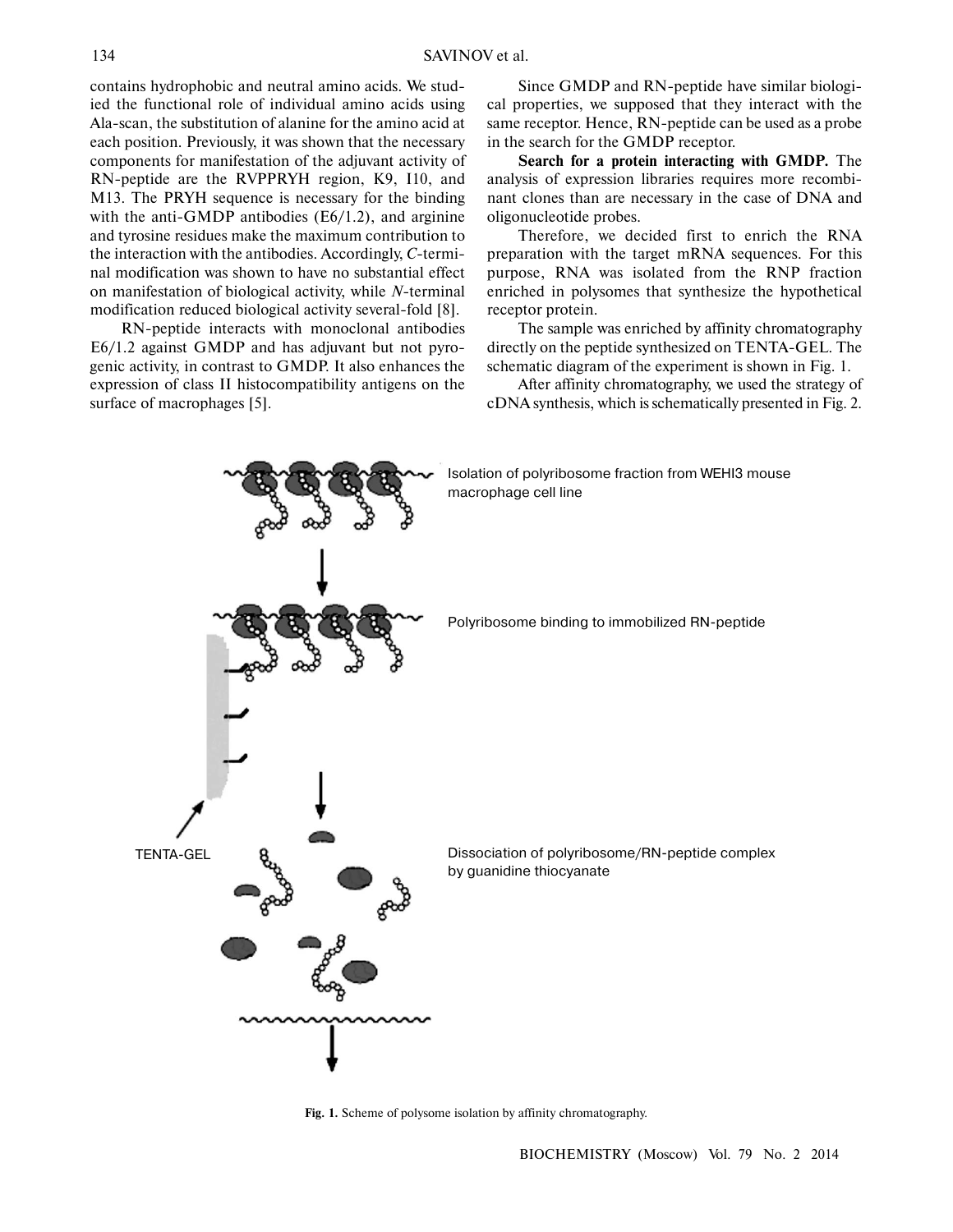

**Fig. 2.** cDNA isolation and amplification based on the full-sized mRNA: *1*) full-sized matrix; *2*) matrix lacking polyadenylated region; *3*) matrix lacking cap structure; *4*) matrix lacking both polyadenylated region and cap structure.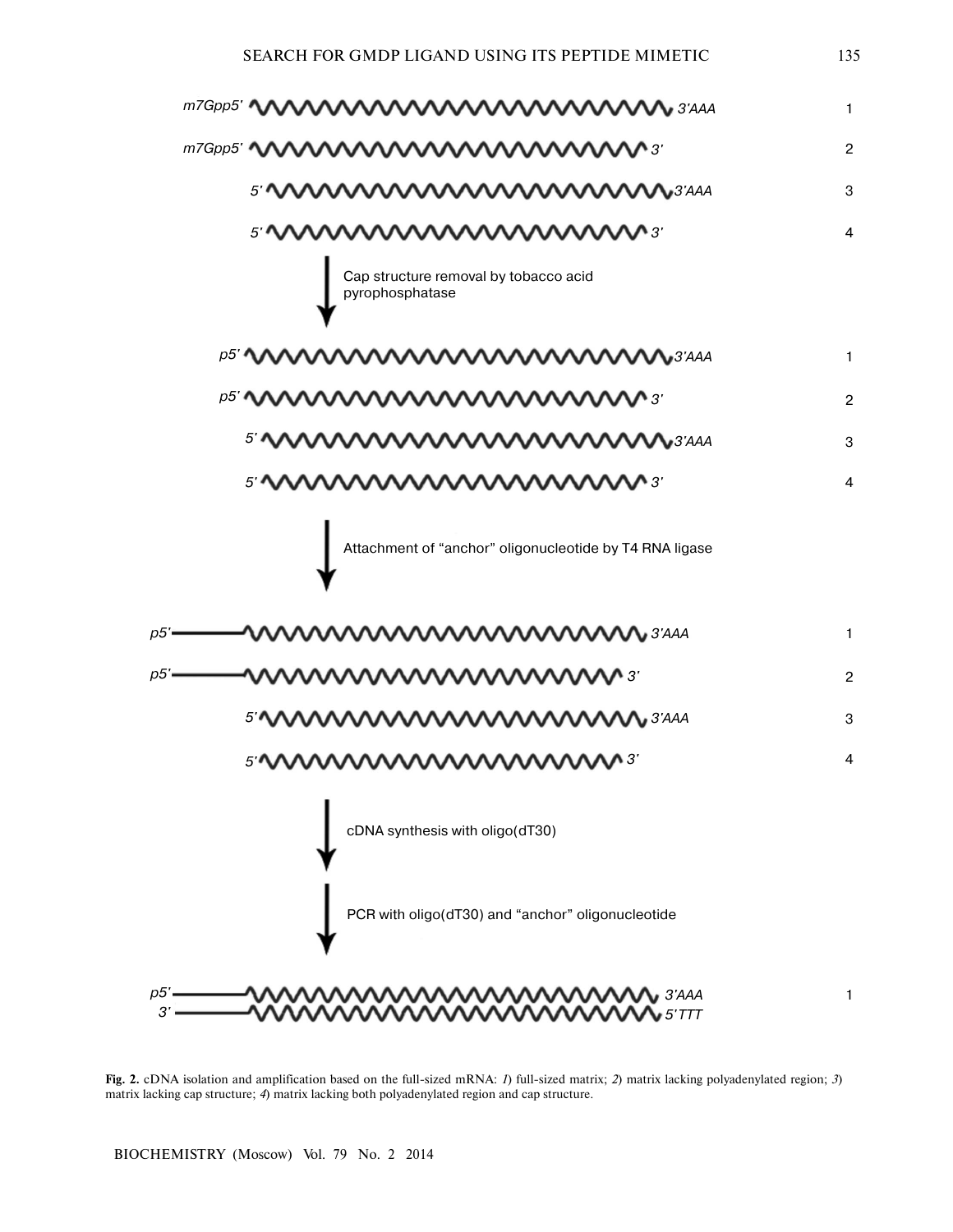



**Fig. 3.** Nitrocellulose filter replica developed using biotinylated RN-peptide.



**Fig. 5.** YB-1 immunoblotting: *1*) recombinant YB-1; *2*) SP2/0 mouse myeloma cell lysate.

**Fig. 4.** Structure of YB-1 and cDNA clones demonstrating the degree of homology of nucleotide (nt) and amino acid (aa) sequences to YB-1 protein.

This approach is based on the removal of the cap structure of mRNA by pyrophosphatase, the attachment of "anchor oligonucleotide" instead of the removed cap structure, and cDNA synthesis followed by PCR amplification. DNA fragments encoding the protein interacting with RN-peptide were ligated with the pHEN-1 vector (Pharmacia Biotech) at the *Sfi*I and *Not*I restriction sites. The conditions of ligation were selected so that its efficiency would be no less than 90% according to the data of electrophoretic analysis of the products. The strain *E. coli* TG1 with transformation efficiency no less than  $10<sup>9</sup>$ colony-forming units (CFU) per 1 µg pHEN-1 was used for cloning.

A library of  $10<sup>5</sup>$  clones was obtained. Its primary analysis was performed by screening with the biotinylated peptide.

The library was inoculated on Petri dishes (200 colonies per 9-cm diameter dish). Five clones with the most marked signal were selected for further analysis (Fig. 3).

**Primary structure analysis data.** According to DNA sequencing data, the protein interacting with RN-peptide is identical to the Y-box-binding protein (YB-1) of vertebrates (Fig. 4). One out of five selected clones contained a full-sized YB-1 protein. The other four clones apparently contain different shortened variants of YB-1.

YB-1 is a member of the domain family of cold shock proteins, and it participates in transcription and translation control [9-14].

**Preparation of antibodies against YB-1.** In  $K_d$  determination, it is desirable that the protein–ligand interac-

BIOCHEMISTRY (Moscow) Vol. 79 No. 2 2014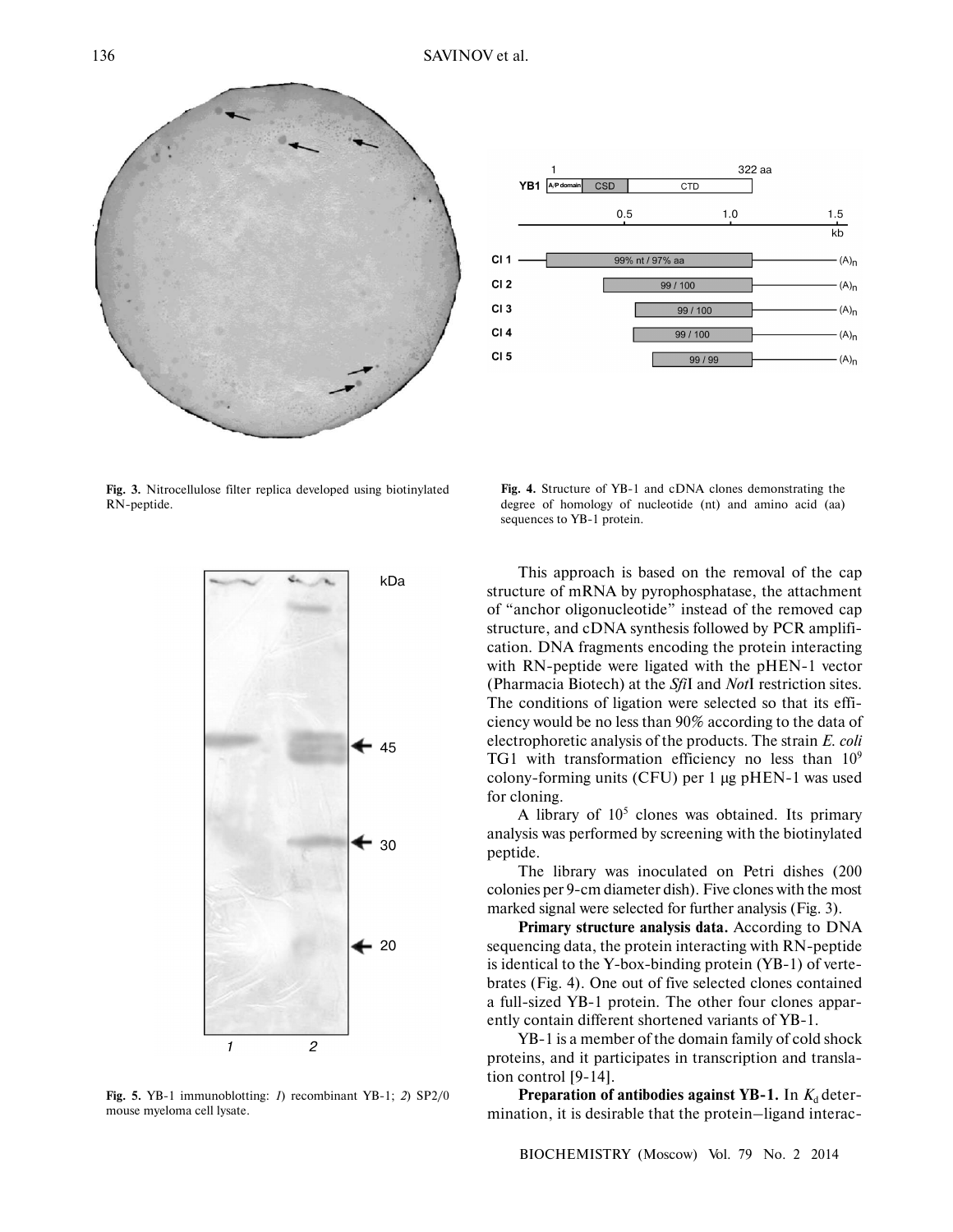

**Fig. 6.** Scheme of enzyme immunoassay for  $K_d$  determination. The interaction between biotinylated RN-peptide and YB-1 occurred in solution, ensuring correct  $K_d$  determination. The formed complex interacted with streptavidin adsorbed on the immunoplate. The YB-1/RN-peptide complex was detected using monoclonal phage scFv and horseradish peroxidase conjugate with anti-M13 bacteriophage antibodies.

tion occurs in solution. Therefore, the anti-YB-1 antibodies are necessary for detection of the formed complex. For this purpose, recombinant scFv were derived using the scFv human nonimmune library with a repertoire of  $6.10^9$  obtained previously in our laboratory [15]. Positive clones were selected after two rounds of affinity selection and characterized by enzyme immunoassay and immunoblotting. The sensitivity of the resulting scFv in the phage display format was 5 ng YB-1 per milliliter. The 5 ng/ml sensitivity in an indirect enzyme immunoassay is very high. These antibodies show several bands on immunoblotting (Fig. 5) but, nevertheless, they can be used for characterization of the purified protein.

**Determination of dissociation constant and competitive analysis.** The dissociation constant of the YB-1/RNpeptide complex was determined by the method of indirect enzyme-linked immunosorbent assay (ELISA).

We have shown that modification of the *C*-terminal amino acid of RN-peptide has no effect on its biological activity. On the contrary, modification of the *N*-terminal part of the peptide or lysine-9 results in the loss of biological activity [8]. Therefore, we determined the dissociation constant using the RN-peptide with *C*-terminal biotinylation.

The interaction between the peptide and YB-1 occurred in solution, ensuring the correctness of  $K_d$  determination. Then the formed complex was adsorbed to the immunoplate with streptavidin. The YB-1/RN-peptide complex was detected using monoclonal phage scFv and horseradish peroxidase conjugate with anti-M13 bacteriophage antibodies (Fig. 6).

The dissociation constant of the complex was  $4.10^{-9}$ (Fig. 7).

Competitive analysis showed that GMDP  $(2.10^{-8} M)$ displaces 50% of the RN-peptide  $(1.5 \cdot 10^{-9} \text{ M})$  from the complex with the antibodies (Fig. 8). This implies than RN-peptide and GMDP compete for the same protein region. This type of competition suggests that the YB-1



**Fig. 7.** Determination of the dissociation constant of RN-peptide relative to the YB-1 protein. YB-1 concentration was 150 ng/ml. RN-peptide titration by binary dilutions from 50 ng/ml.  $K_d$  =  $4.10^{-9}$ .